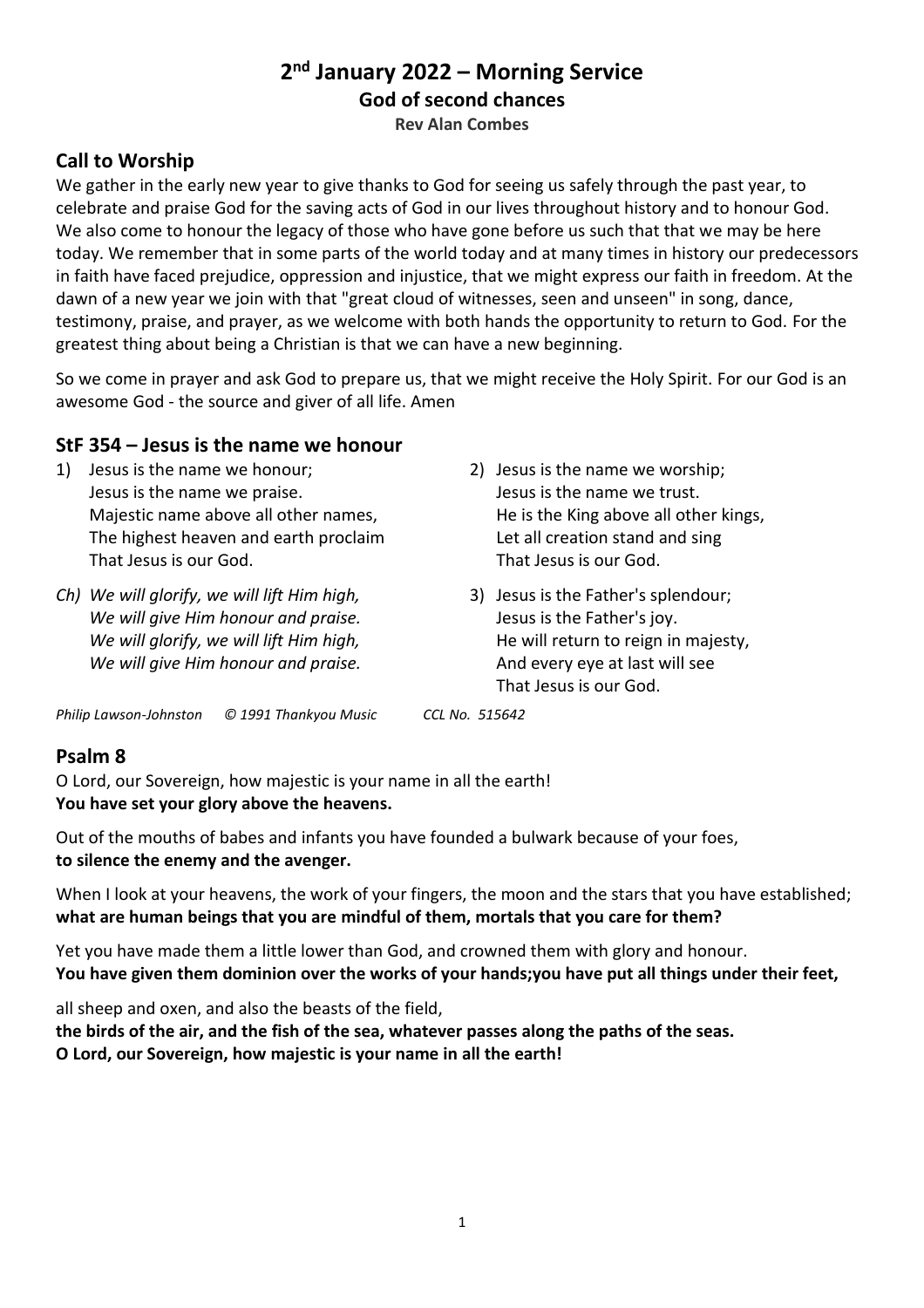# **Opening prayer**

O God, distant yet near, we gather as witnesses to your promises that if we seek you with all our hearts, we will find you. Be among us this day. Hear the confessions of our mouths and the yearnings of our hearts. Help us change the narrowness of our vision and the pettiness of our living. Make us new again with your holy grace. Grant us the maturity to accept your many gifts in humility and to use them with faithfulness. Grant to us your spirit that our worship may have integrity and energy, ever witnessing to your holy presence in our lives. We praise and give thanks to you, Eternal Presence; through Jesus Christ we pray. **Amen**

# **StF 405 – Great is the darkness**

- 1) Great is the darkness that covers the earth, Oppression, injustice and pain. Nations are slipping in hopeless despair, Though many have come in Your name. Watching while sanity dies, Touched by the madness and lies.
- *Ch) Come Lord Jesus, Come Lord Jesus, Pour out Your Spirit we pray. Come Lord Jesus, Come Lord Jesus, Pour out Your Spirit on us today. Gerald Coates & Noel Richards © 1992 Thankyou Music CCL No. 515642*
- 2) May now Your church rise with power and love, This glorious gospel proclaim, In every nation salvation will come To those who believe in Your name. Help us bring light to this world, That we might speed Your return.
- 3) Great celebrations on that final day, When out of the heavens You come. Darkness will vanish, all sorrows will end, And rulers will bow at Your throne. Our great commission complete, Then face to face we shall meet.

# **Time of personal reflection**

If you are on your own reading this service – take a moment to look back at the past year, see where God has been with you and give thanks. If this is being used as part of a local arrangement why not invite people to stand a give a word of testimony / thanksgiving for the presence and sustaining blessing God has offered over the past year.

# **Reading: Gen 12:1-2**

The Lord had said to Abram, 'Go from your country, your people and your father's household to the land I will show you. I will make you into a great nation, and I will bless you; I will make your name great, and you will be a blessing.'

# **Reading: Acts 9:1-6**

Meanwhile, Saul was still breathing out murderous threats against the Lord's disciples. He went to the high priest and asked him for letters to the synagogues in Damascus, so that if he found any there who belonged to the Way, whether men or women, he might take them as prisoners to Jerusalem.

As he neared Damascus on his journey, suddenly a light from heaven flashed around him. He fell to the ground and heard a voice say to him, 'Saul, Saul, why do you persecute me?'

'Who are you, Lord?' Saul asked. 'I am Jesus, whom you are persecuting,' he replied. 'Now get up and go into the city, and you will be told what you must do.'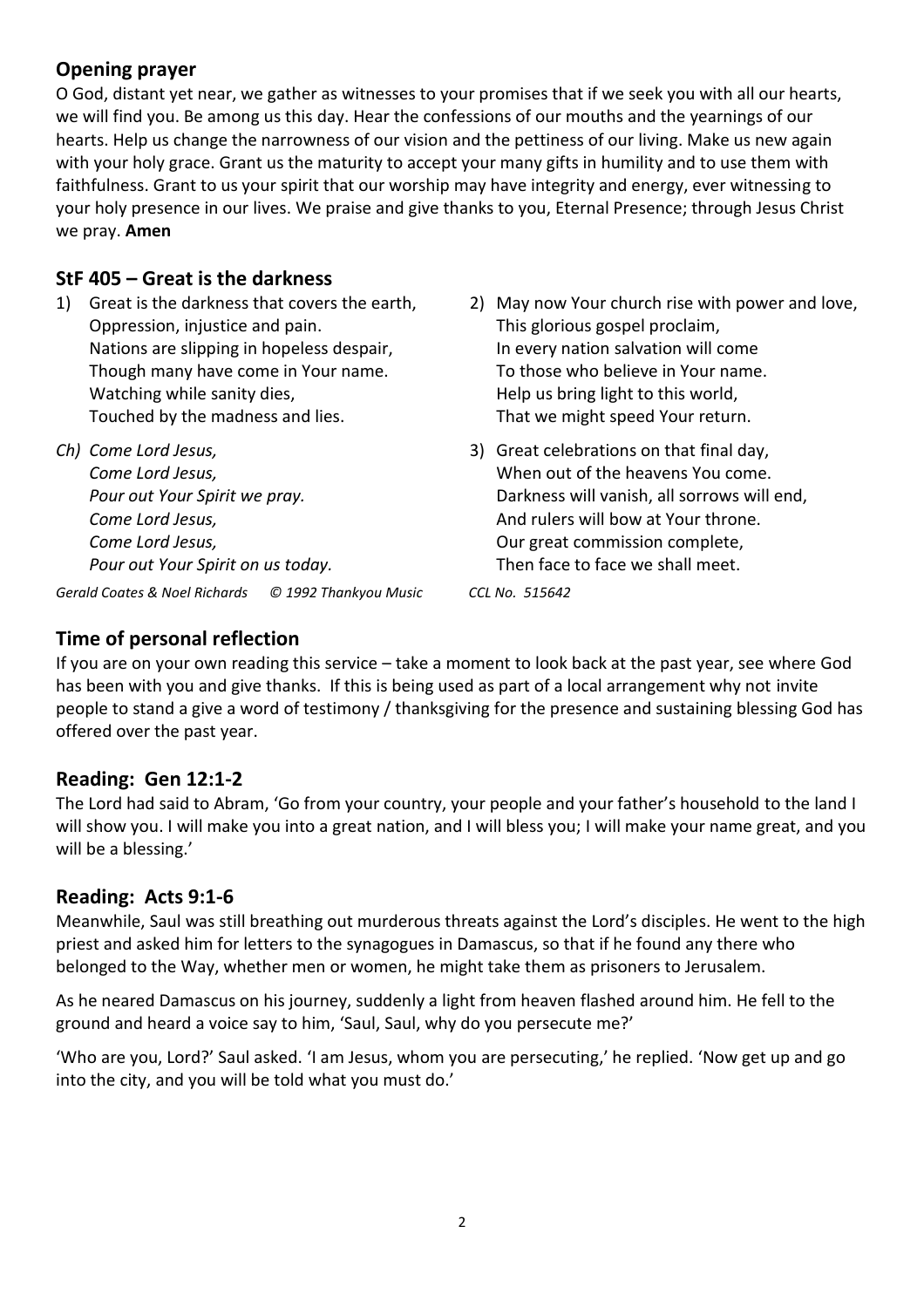#### **Reading: John 21:1, 15-17**

Afterwards Jesus appeared again to his disciples, by the Sea of Galilee. When they had finished eating, Jesus said to Simon Peter, 'Simon son of John, do you love me more than these?' 'Yes, Lord,' he said, 'you know that I love you.' Jesus said, 'Feed my lambs.'

Again Jesus said, 'Simon son of John, do you love me?' He answered, 'Yes, Lord, you know that I love you.' Jesus said, 'Take care of my sheep.'

The third time he said to him, 'Simon son of John, do you love me?' Peter was hurt because Jesus asked him the third time, 'Do you love me?' He said, 'Lord, you know all things; you know that I love you.' Jesus said, 'Feed my sheep.

#### **A New Year reflection – God of second chances**

As we begin the new year, we make our New Year's resolutions - a chance to have another go at something which perhaps we struggled with in the past? In a sense, New Year is about second chances! And I'm a great believer that God is a God of second chances! Indeed perhaps that is what the cross is all about?

I was first called to preaching in my teenage years and I started on the old local preaching program but along the way the pressures of other church activities – all good and important things like youth work and music – meant that I drifted from my calling. It's took the arrival of a new minister to sit me down one day and ask what was going on? God was giving me a second chance…

Our journey starts back in the old Testament with Abram and Sarai in Ur, where Abraham spent most of his life in Canaan as a livestock owner. They were both advanced in years and they were both far from perfect. And yet God promises to make Abram into a great nation and that he will be a blessing to others. But when they go to Egypt Abram is afraid and he presents Sarai as his sister. He forgets God's promise of protection and stops trusting God. At the same time Sarai doesn't believe God's promise that she will have a child and so offers her maid servant Hagar to Abram instead. Despite all of this God still grants them a son.

Meanwhile we have Paul, the great teacher and theologian upon whom rests the very heart of our theological understanding and as well as much of the shape of the church's is understanding of faith. And yet we sometimes forget that we are first introduced to him in Acts 9 as a religious Pharisee, persecuting Christians without mercy, a zealous, murderous enemy of the faithful. It's difficult to imagine a more unlikely choice and yet God calls him and gives him a second chance.

And finally we have Peter – the rock, the leader, the one who saw who Jesus was and is, the powerhouse of faith and mission in the birth of early church , the voice of love for God in Jesus. But we all know the story of his denial and who could blame him, we cannot judge him when his real life was on the line. And yet Jesus meets with him and instead of berating him for not being strong enough or faithful enough, Jesus simply calls him again to feed his sheep.

Three central figures in the Bible narrative – one too old, one too evil and the other too weak. And yet God saw inside them, God saw beyond their weakness and God saw the great things they could do.

As we begin a new year we have a unique opportunity to reflect on ourselves, our lives and our relationship with God. I don't know where you are with God but that's ok! God only ever asks one thing of us especially at a time like this – that we might turn back to God who always offers us a second chance!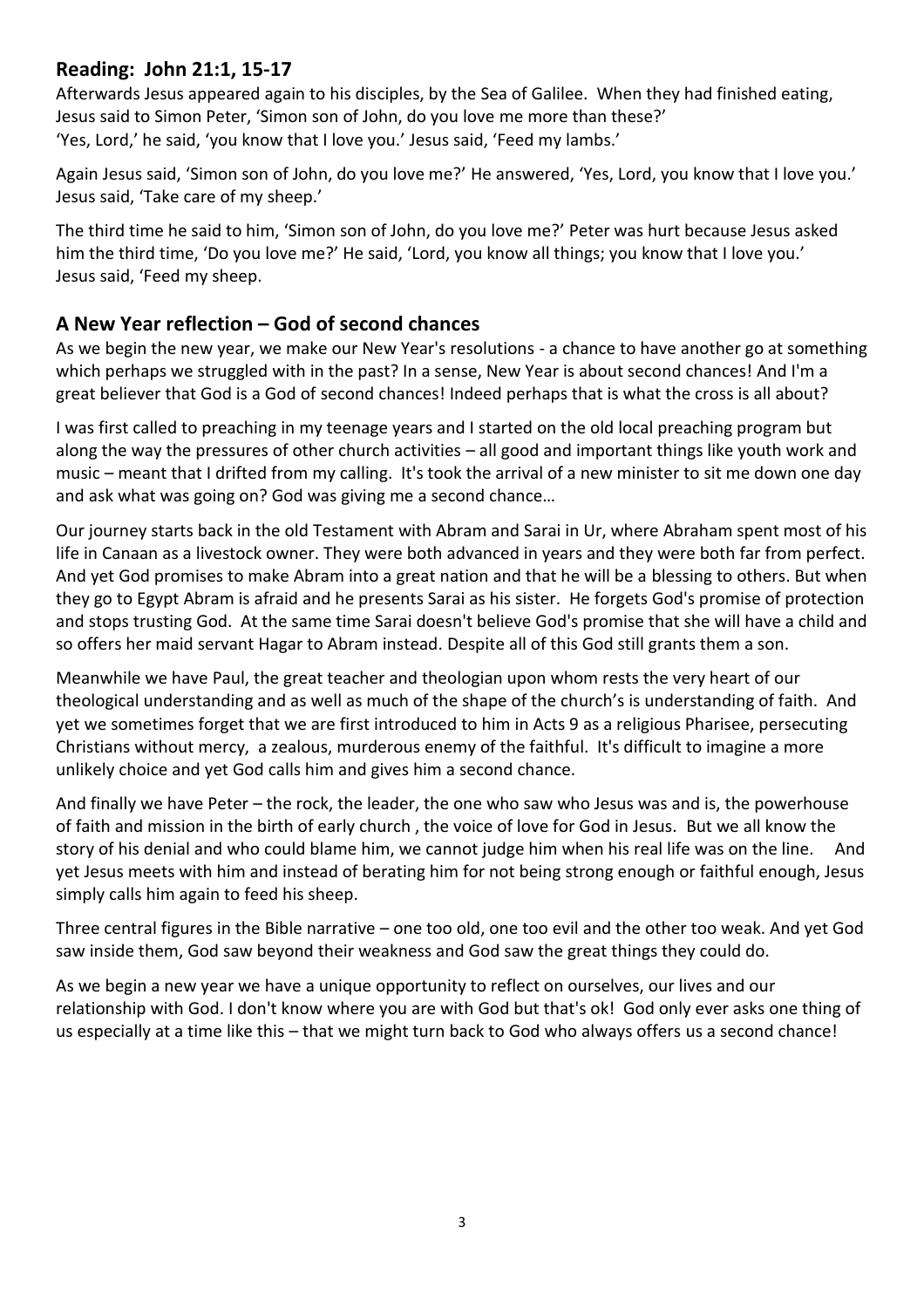#### **StF 338 – There is a redeemer**

- 1) There is a Redeemer, Jesus, God's own Son. Precious Lamb of God, Messiah, Holy One.
- *Ch) Thank You, O my Father, For giving us Your Son, And leaving Your Spirit till The work on earth is done.*

*Melody & Keith Green © 1982 Birdwing Music CCL No. 515642*

- 2) Jesus my Redeemer, Name above all names, Precious Lamb of God, Messiah, O for sinners slain.
- 3) When I stand in glory I will see His face, And there I'll serve my King for ever In that holy place.

#### **Offering**

Wherever you are, take a moment in quiet prayer to offer yourself and your life back to God.

#### **Confessing and Praying for the Year to Come**

Dear God - thank you that you make all things new. Thank you for being present with us in our lives this past year, sharing the good along with the hard times. Break down our pride and reminded us how much we need you and rely on your presence every single day. Forgive us for those times we have taken you for granted – Creator God, Saving Son and Enabling Spirit. Thank you that in Jesus name we may be forgiven and made right with you.

We pray for your Spirit to lead us each step of this New Year. We ask that you will guide our decisions and turn our hearts to desire you above all else. We ask that you will open doors that need to be opened and close the ones that need to be shut. We ask that you would help us release our grip on trying to control things ourselves. We ask for help to pursue you first, above our own dreams and desires.

We ask for your wisdom, for your strength and power to be present within us. We pray you will make us strong and courageous for the road ahead. Grant us abilities beyond what we feel able to achieve, let your fruits grow in us and your gifts flow freely through us, so that you will be honoured by our lives, and through us others may be drawn to you.

We pray that you will keep us far from the snares and traps of temptation. That you will whisper in our ear when we need to run, and whisper in our heart when we need to stand our ground.

Lord - we pray for your protection over our families and friends. We ask for your hand to cover us and keep us from our own weaknesses and the temptations of this world; surround us, that we will be safe in your hands and be present with us when trouble comes. Grant us discernment and insight beyond our years, to understand your will, to hear your voice, and to know your ways.

May we be known as great givers, help us to be generous and kind, help us to look to the needs of others and not be consumed by only our own. May we be lovers of truth and may your light shine in us, through us, over us. May we make a difference in this world, for your glory and purposes. Set you way before us that we may reflect your peace and hope to a world that so desperately needs your presence and healing. To you be glory and honour this New Year, and forever. In Jesus' name, **Amen.**